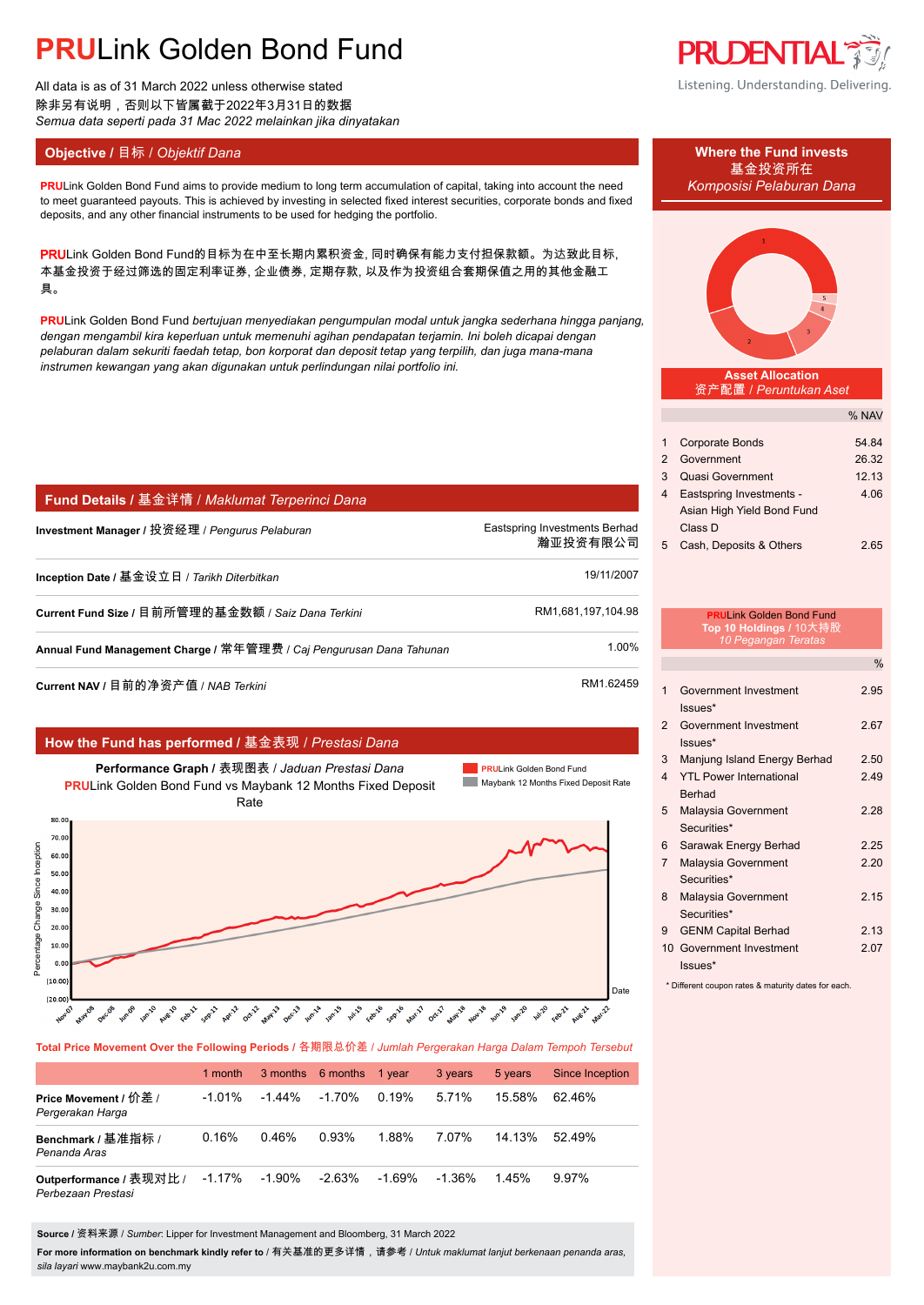# **PRUL** ink Golden Bond Fund

All data is as of 31 March 2022 unless otherwise stated 除非另有说明,否则以下皆属截于2022年3月31日的数据 *Semua data seperti pada 31 Mac 2022 melainkan jika dinyatakan*

### **PRUDENTIAL** Listening. Understanding. Delivering.

### **Monthly Update /** 每月简报 / *Peningkatan Bulanan*

### **Market Review /** 市场回顾 */ Tinjauan Bulanan*

The Fed raised its Federal Funds Rate to 0.25%-0.50% as widely expected at its Mar 2022 FOMC meeting. Along with the 25bps hike, FOMC also indicated that balance sheet normalization could start as early as May 2022. Meanwhile, the latest dot plot shows majority of the members forecasted 6 more hikes this year. This follows the country reported another record high inflation rate of 7.9% in Feb 2022. The Fed also revised its 2022 inflation forecast higher to 4.3% from its projected 2.6% in Dec 2021 and lowered its GDP growth forecast to 2.8% (Dec 2021: 4.0%), a reflection of the risks arising from the Russia-Ukraine war and elevated inflation. However, Fed Chair Powell reiterated that the US economy is very strong and soothed the market that recession risk within the next year is low. He also indicated that the Fed will be more aggressive if warranted to ensure price stability.

Malaysia transitioned into the endemic phase on 1 Apr 2022 with the lifting of restrictions imposed on business operating hours and the re-opening of international borders to foreign travelers with minimal requirements, amongst others. Meanwhile, Malaysia's entry into the Regional Comprehensive Economic Partnership on 18 Mar 2022 is expected to boost exports by RM44b per year, which bodes well for the recovering economy. In addition, the government also aims to ratify the Comprehensive and Progressive Agreement for Trans-pacific Partnership by 3Q2022 and engagement sessions with all stakeholders will start soon. Separately, Finance Minister indicated that the government's subsidy for fuel will top RM 28 billion for 2022 if the crude oil prices stay elevated and hence the government is reviewing the fuel subsidy mechanism to make it more targeted. More importantly, the government is also studying the implementation of other taxation models, including GST.

BNM lowered Malaysia's 2022 GDP forecast marginally to 5.3% to 6.3% from 5.5% to 6.5% previously to reflect the risks arising from the still evolving pandemic situation, the Russia-Ukraine conflicts as well as the faster pace of policy normalization in major economies. Growth is expected to be supported by strong global demand, re-opening of international borders, improvement in employment and targeted policy support. Despite the elevated commodity prices, BNM expects Malaysia's inflation to come in at a manageable level, averaging 2.2% to 3.2% in 2022, cushioned by subsidies and price controls on necessities. The central bank also highlighted the importance of structural reforms to enhance Malaysia's long -term competitiveness in its 2021 annual report.

Malaysia's MGS curve shifted higher in the month of Mar 2022. The yields of the 3-year, 5-year, 10-year and 15-year MGS rose 47bps, 10bps, 18bps and 18bps respectively to close the month at 3.18%, 3.39%, 3.85% and 4.24% respectively. Similarly, yields of MGII ended higher with yields of the 3-year, 5-year, 10-year and 15-year MGII increasing 15bps, 6bps, 19bps and 25bps respectively to end the month at 2.95%, 3.49%, 3.92% and 4.30% respectively.

美联储联邦公开市场委员会(FOMC)如市场预期在2022年3月份会议将联邦基准利率上调25个基点至0.25%-0.50%区间。此外,该局表示最早可能在 2022 年 5 月启 动资产负债表正常化。同时,最新的点阵图显示,大多数官员预计美联储今年将再加息6次。此前,美国2022 年 2 月通胀率再创7.9%的历史新高。美联储还将 2022 年通胀从 2021 年 12 月预计的 2.6%上调至 4.3%,并将经济增长预测下调至 2.8%(2021 年 12 月:4.0%),反映俄乌战争和通胀走高带来的风险。尽管如此,美联 储主席鲍威尔重申美国经济表现非常强劲,并安抚市场,指明年经济衰退的风险很低。他强调,该局有必要确保物价稳定,若有需要将更加积极加息。

马来西亚自2022年4月1日转入新冠肺炎疫情向地方性流行病过渡阶段,取消对营业时间的限制,并以最低要求向外国旅客开放边境等。与此同时,区域全面经济伙伴 关系协定(RCEP)于2022年3月18日起对马来西亚开始生效实施,预计每年将增加440亿令吉的出口,对复苏经济来说是个好兆头。此外,政府还计划在 2022 年第 三季度之前通过《全面与进步跨太平洋伙伴关系协定》,所有利益相关方的参与会议也即将展开。另外,财政部长表示,如果国际油价保持高位,政府2022 年的燃料 补贴将达 280 亿令吉;因此政府正重新评估燃料补贴机制,使其更具针对性。更重要的是,政府也在研究实施包括消费税(GST)在内的其他税收模式。

国行将马来西亚 2022 年国内生产总值预测从先前的 5.5% 至 6.5%小幅下调到5.3%至 6.3%,以反映仍在演变的大流行情况、俄乌冲突以及主要经济体加快政策正常 化步伐带来的风险。尽管如此,强劲的全球需求、国际边界重新开放、就业改善和针对性的政策支持料将支撑增长。虽然大宗商品价格上涨,国行预计大马通胀率将 处于可控水平,2022 年平均为 2.2% 至 3.2%,多谢补贴和必需品价格控制带来缓冲作用。国行还在其 2021 年常年报告中强调结构性改革对增强大马长期竞争力的重 要性。

大马政府债券收益率曲线于2022年3月走高。3年、5年、10年和15年大马政府债券收益率分别上涨47、10、18和18个基点,以3.18%、3.39%、3.85%和4.24%结束 当月的交易。与此同时,大马政府投资票据收益率也扬升,3年、5年、10年和15年大马政府投资票据分别走高15、6、19和25个基 点,以2.95%、3.49%、3.92%和4.30%挂收。

*Fed menaikkan Kadar Dana Persekutuannya kepada 0.25% hingga 0.50% seperti yang dijangkakan secara meluas pada mesyuarat FOMC Mac 2022. Seiring dengan kenaikan 25 mata asas, FOMC juga menyatakan bahawa normalisasi kunci kira-kira boleh bermula seawal Mei 2022. Sementara itu, plot titik terkini menunjukkan majoriti ahli meramalkan 6 kenaikan lagi pada tahun ini. Ia berikutan negara melaporkan satu lagi rekod kadar inflasi yang tinggi iaitu 7.9% pada Februari 2022. Fed juga menyemak unjuran inflasi 2022 lebih tinggi kepada 4.3% daripada unjuran 2.6% pada Disember 2021 di samping menurunkan unjuran pertumbuhan KDNK kepada 2.8% (Disember 2021: 4.0%), mencerminkan risiko yang timbul susulan perang Rusia-Ukraine dan inflasi yang tinggi. Bagaimanapun, Pengerusi Fed Powell mengulangi bahawa ekonomi AS sangat kukuh dan menenangkan pasaran bahawa risiko kemelesetan bagi tahun hadapan adalah rendah. Beliau juga menyatakan bahawa Fed akan menjadi lebih agresif jika diperlukan untuk memastikan kestabilan harga.*

*Malaysia beralih ke fasa endemik pada 1 April 2022 dengan penarikan balik sekatan yang dikenakan ke atas waktu operasi perniagaan dan pembukaan semula sempadan antarabangsa kepada pelancong asing dengan keperluan minimum, antara lain. Sementara itu, kemasukan Malaysia ke dalam Perkongsian Ekonomi Komprehensif Serantau pada 18 Mac 2022 dijangka akan meningkatkan eksport sebanyak RM44 bilion setahun, yang memberi petanda baik buat ekonomi yang semakin pulih. Selain itu, kerajaan juga mensasarkan untuk meratifikasi Perjanjian Komprehensif dan Progresif ke atas Perkongsian Trans-Pasifik menjelang 3Q2022 manakala sesi penglibatan dengan semua pihak berkepentingan akan bermula tidak lama lagi. Secara berasingan, Menteri Kewangan menyatakan bahawa subsidi kerajaan ke atas bahan api akan melebihi RM28 bilion bagi tahun 2022 jika harga minyak mentah kekal tinggi dan oleh itu kerajaan sedang mengkaji semula mekanisme subsidi bahan api untuk menjadikannya lebih disasarkan. Lebih penting lagi, kerajaan juga sedang mengkaji pelaksanaan model percukaian lain, termasuk GST.*

*BNM menurunkan sedikit unjuran KDNK Malaysia 2022 kepada 5.3% hingga 6.3% daripada 5.5% hingga 6.5% sebelum ini untuk mencerminkan risiko yang timbul daripada situasi pandemik yang masih berubah ansur, konflik Rusia-Ukraine serta kadar normalisasi dasar yang lebih pantas dalam ekonomi utama. Pertumbuhan dijangka akan disokong oleh permintaan global yang kukuh, pembukaan semula sempadan antarabangsa, peningkatan peluang pekerjaan dan sokongan dasar yang disasarkan. Walaupun harga komoditi meningkat, BNM menjangkakan inflasi Malaysia berada pada paras yang boleh diurus, dengan purata 2.2% hingga 3.2% bagi tahun 2022, disokong oleh subsidi dan kawalan harga ke atas barangan keperluan. Bank pusat tersebut juga menekankan kepentingan pembaharuan struktur supaya meningkatkan daya saing jangka panjang Malaysia dalam laporan tahunan 2021.*

*Keluk MGS Malaysia bergerak lebih tinggi pada bulan Mac 2022. Hasil MGS 3 tahun, 5 tahun, 10 tahun dan 15 tahun masing-masing meningkat 47 mata asas, 10 mata asas, 18 mata asas dan 18 mata asas lalu menutup bulan dagangan pada 3.18%, 3.39 %, 3.85% dan 4.24%. Begitu juga, hasil MGII berakhir lebih tinggi*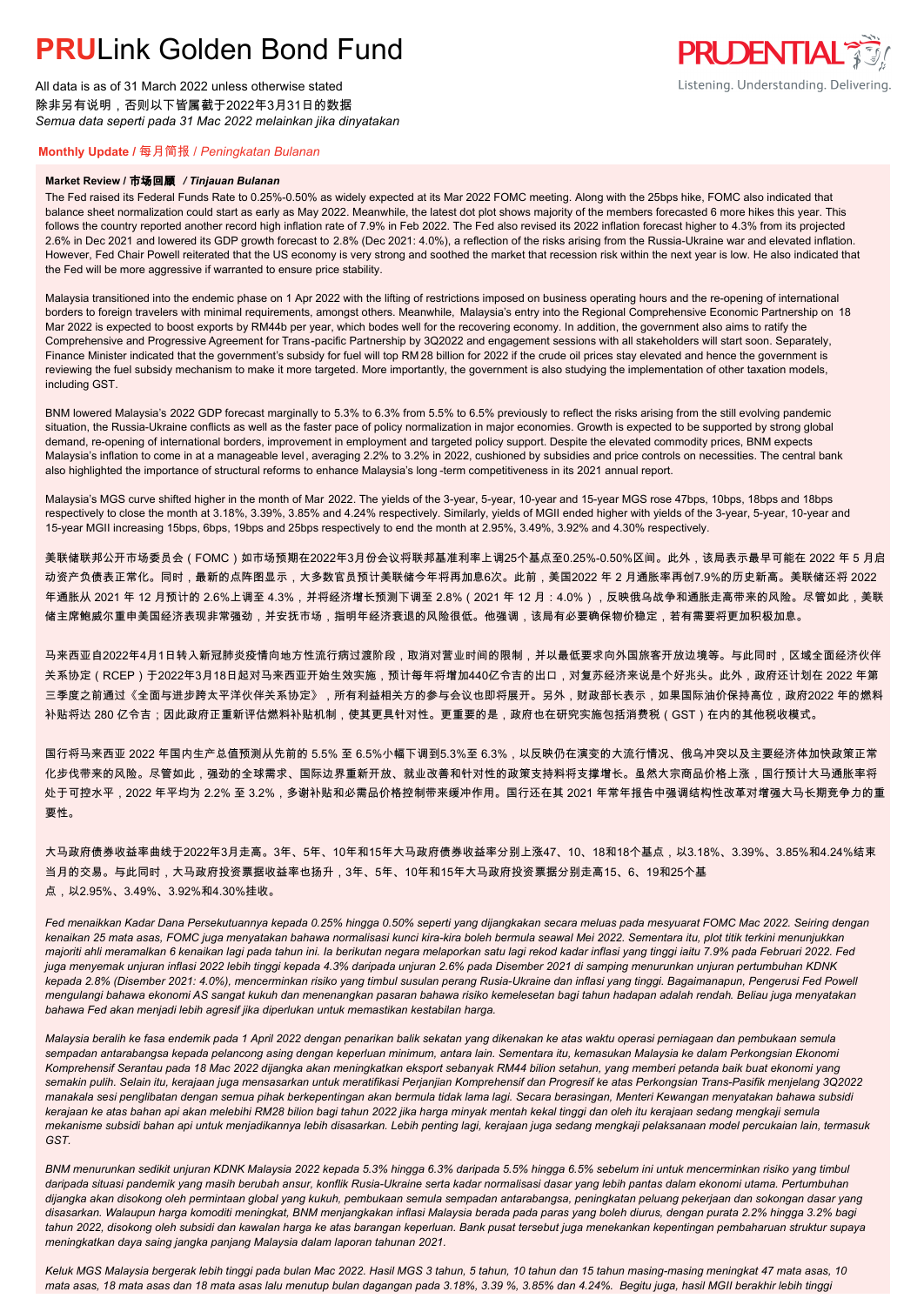# **PRUL** ink Golden Bond Fund

All data is as of 31 March 2022 unless otherwise stated 除非另有说明,否则以下皆属截于2022年3月31日的数据 *Semua data seperti pada 31 Mac 2022 melainkan jika dinyatakan*

*dengan hasil MGII 3 tahun, 5 tahun, 10 tahun dan 15 tahun masing-masing meningkat 15 mata asas, 6 mata asas, 19 mata asas dan 25 mata asas untuk mengakhiri bulan pada 2.95%, 3.49%, 3.92% dan 4.30%.*

**PRUDENTIAL** 

Listening. Understanding. Delivering.

#### **Market Outlook /** 市场展望 */ Gambaran Bulanan*

Malaysia's headline inflation rate decelerated further to a 5-month low of 2.2% YoY in Feb 2022 (Jan 2022: 2.3% YoY) as higher Food & Non-Alcoholic Beverages (+3.7% YoY) and Transportation (+3.9% YoY) inflations were partially offset by a softer growth in Housing , Water, Electricity, Gas and Other Fuels (+0.8% YoY) price. Having said that, core inflation accelerated to 1.8% YoY (Jan 2022: +1.6% YoY), a reflection of the broadening increase in prices of goods and services. Having said that, we expect the 2022 inflation rate to remain modest, coming in within BNM's forecast of 2.2% to 3.2%.

Markets across the globe remained highly volatile in Mar 2022, dominated mainly by inflationary concerns and geopolitical headlines. Despite the expected negative impact of the Russia-Ukraine war on growth, we note that central banks in major economies are keeping their focus on fighting inflation. In the US, the 2- year UST yield marched significantly higher as investors pricing in more aggressive rate hikes in the coming FOMC meetings, pushing the 2-year and 10- year UST spread into negative territory, a warning signal that a recession could be on the horizon. Nevertheless, some investors argued that the inversion is different this time and raised doubts over a potential US economic downturn.

In Malaysia, inflationary pressure is expected to remain moderate given the government's commitment to keep prices in check . Meanwhile, the risk of a sharp deterioration in the country's fiscal position, emanating from high energy and food subsidies, could be mitigated by the accompanying higher oil-related revenue and higher dividend payment from Petronas. In the near term, we believe the pace of the Fed's policy normalisation and the Russia -Ukraine crisis to remain the focus of investors amid a lack of domestic catalyst. For 2022, we believe the main themes surrounding the Malaysian bond market are Malaysia's economic growth, inflationary pressures and monetary policy normalization, potential general elections as well as the supply-demand dynamics.

There will be four auctions in the month of Apr 2022, the new 10.5-year MGII 10/32, the new 20.5-year MGS 10/42, the re-opening of the 15-year MGII 07/36 and the new 7-year MGS 04/29. While there is still ample liquidity in the system, the outcome of these auctions is likely to be influenced by prevailing market sentiment. On the corporate front, we expect mixed demand for corporate bonds as investors continue to be selective in their investments.

马来西亚总体通货膨胀率于2022年2月按年进一步减速到2.2%的5个月低点(2022年1月:按年2.3%)。食品与非酒精饮料和运输走高,按年分别 起+3.7%和+3.9%;但住房、水、电、天然气和其他燃料价格(按年+0.8%)增长放缓部分抵消了其他类别走高带来的影响。尽管如此,核心通货膨胀按年增长 到+1.8%,比较2022年1月的是按年1.6%;反映商品和服务价格广泛上涨。话虽如此,我们预计 2022 年通胀率将保持温和,处于国行预测的 2.2% 至 3.2% 范围内。

2022 年 3 月,全球市场走势依然如过山车般波动,主要由通胀顾虑和地缘政治等头条新闻主导。尽管俄乌战争预计会对增长产生负面影响,我们留意到主要经济体的 央行仍将焦点锁定在对抗通胀上。在美国,两年期美国国债收益率大幅走高,反映了投资者对即将举行的联邦公开市场委员会会议更激进的加息预期,将两年期和 10 年期美国国债收益率推至负值,这是经济可能即将衰退的警告信号。然而,部分投资者认为,这次的收益率倒挂有所不同,并对美国经济可能下滑表示质疑。

在马来西亚,鉴于政府承诺控制物价,预计通胀压力将保持温和。与此同时,政府挤出大笔资金用作能源和食品补贴,引发了财政状况急剧恶化的风险。尽管如 此,石油相关收入增加和马来西亚国家石油公司更高的股息支付应得以减轻相关风险带来的压力。短期内,由于缺乏国内催化剂,我们认为美联储政策正常化的步伐 和俄乌危机将继续是投资者关注的焦点。2022 年,我们认为围绕马来西亚债券市场的主要主题包括大马经济增长、通胀压力和货币政策正常化、潜在的全国大选以及 供需动态。

2022年4月将有四项招标,包括10.5年期大马政府投资票据10/32以及20.5年期大马政府债券10/42的全新发行;15年期大马政府投资票据07/36的增额发行,以及7年期 大马政府债券04/29的全新发行。尽管系统中仍有充裕的流动性,这些招标的结果料将取决于当前的市场情绪。企业债券方面,我们预料市场对企业债券的需求将参差 不齐,因为投资者继续在投资方面保持选择性。

*Kadar inflasi utama Malaysia terus turun ke paras terendah 5 bulan iaitu 2.2% YoY pada Februari 2022 (Januari 2022: 2.3% YoY) apabila inflasi Makanan & Minuman Tidak Beralkohol (+3.7% YoY) dan Pengangkutan (+3.9% YoY) yang lebih tinggi telah ditampan sebahagiannya oleh pertumbuhan harga Perumahan, Air, Elektrik, Gas dan Bahan Api Lain (+0.8% YoY) yang lebih perlahan. Bagaimanapun, inflasi teras meningkat kepada 1.8% YoY (Januari 2022: +1.6% YoY), mencerminkan peningkatan harga barangan dan perkhidmatan yang meluas. Oleh itu, kami menjangkakan kadar inflasi 2022 kekal sederhana, berada dalam unjuran BNM sebanyak 2.2% hingga 3.2%.*

*Pasaran di seluruh dunia kekal sangat tidak menentu pada Mac 2022, didominasi terutamanya oleh kebimbangan inflasi dan tajuk berita geopolitik. Walaupun perang Rusia-Ukraine dijangka akan mengakibatkan impak negatif terhadap pertumbuhan, kami perhatikan bahawa bank pusat ekonomi utama mengekalkan tumpuan mereka untuk memerangi inflasi. Di AS, hasil UST 2 tahun melonjak dengan ketara apabila pelabur menetapkan harga kenaikan kadar yang lebih agresif menghampiri mesyuarat FOMC yang akan datang, lalu mendorong UST 2 tahun dan 10 tahun merebak ke wilayah negatif, menandakan isyarat amaran bahawa kemelesetan ekonomi boleh berlaku. Namun begitu, sesetengah pelabur berhujah bahawa penyongsangan adalah berbeza kali ini dan menimbulkan keraguan tentang potensi kemelesetan ekonomi AS.*

*Di Malaysia, tekanan inflasi dijangka kekal sederhana memandangkan komitmen kerajaan untuk mengawal harga. Sementara itu, risiko kemerosotan mendadak kedudukan fiskal negara berpunca daripada subsidi tenaga dan makanan yang tinggi, boleh dikurangkan dengan hasil berkaitan minyak yang lebih tinggi dan pembayaran dividen yang lebih tinggi daripada Petronas. Dalam tempoh terdekat, kami percaya kadar normalisasi dasar Fed dan krisis Rusia-Ukraine akan kekal menjadi fokus pelabur di tengah-tengah kekurangan pemangkin domestik. Kami percaya tema utama yang mengitari pasaran bon Malaysia bagi tahun 2022 ialah pertumbuhan ekonomi Malaysia, tekanan inflasi dan penormalan dasar monetari, kemungkinan pilihan raya umum serta dinamik penawaran-permintaan.*

*Akan terdapat empat lelongan pada bulan April 2022, MGII 10/32 10.5 tahun baharu, MGS 10/42 20.5 tahun baharu, pembukaan semula MGII 07/36 15 tahun dan MGS 04/29 7 tahun baharu. Walaupun masih terdapat kecairan yang lebih dari mencukupi dalam sistem, hasil lelongan ini mungkin dipengaruhi oleh sentimen pasaran semasa. Menyorot sektor korporat, kami menjangkakan permintaan yang bercampur-campur ke atas bon korporat kerana pelabur masih lagi selektif dalam pelaburan mereka.*

### **Fund Review & Strategy /** 基金表现评论与投资策略 */ Tinjauan dan Strategi Dana*

The Fund returned -1.01% for the month, underperforming the benchmark return of 0.16% by 1.17%. Year-to-date, the Fund returned -1.44%, underperforming the benchmark return of 0.46% by 1.90%.

The underperformance in the month was attributed to the higher in bond yields across all tenors in March 2022. Market was relatively stable for the earlier part of the month until the hawkish comments from Federal Reserve Chairperson led to global bond market selloff .